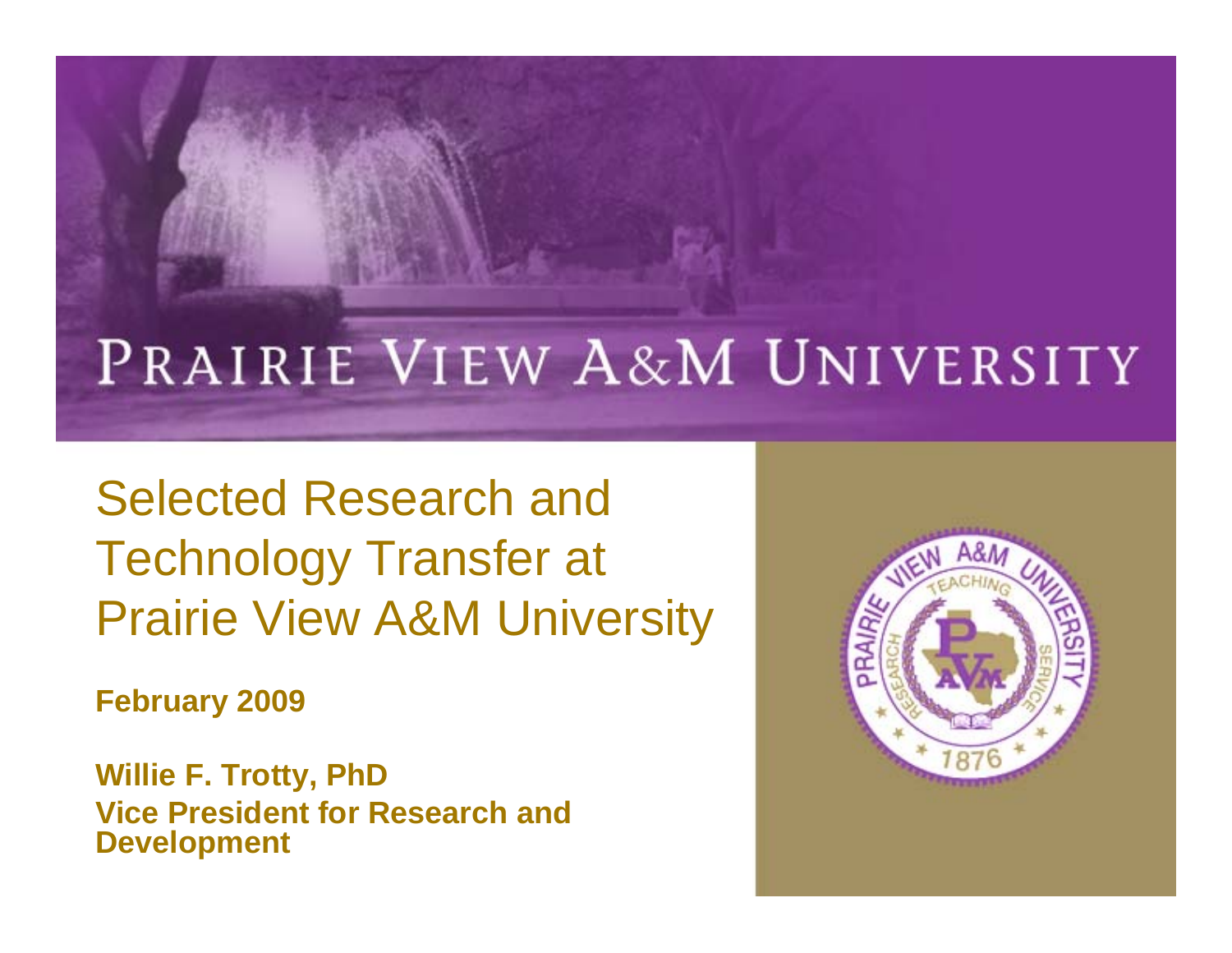### Research at Prairie View A&M **University**

- Major Research Programs
	- Center for Communications Systems Technology Research
	- Center for Battlefield Communications
	- NASA Center for Radiation Engineering and Science for Space Exploration (CRESSE)
	- International Goat Research Center
	- Thermal Science Research Center
	- Prairie View Solar Observatory
	- Surface Mining Project
- Technology Transfer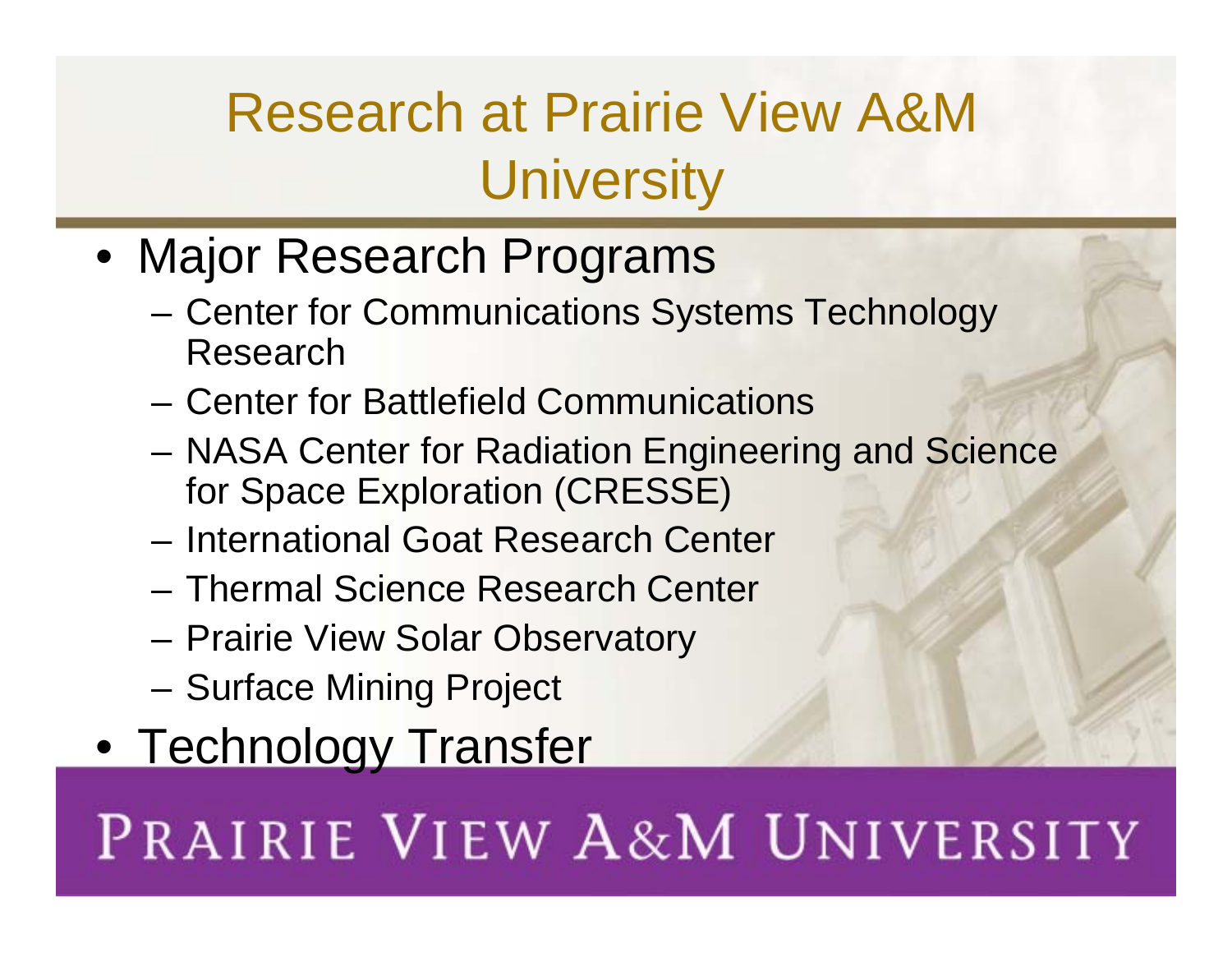### Selected Research

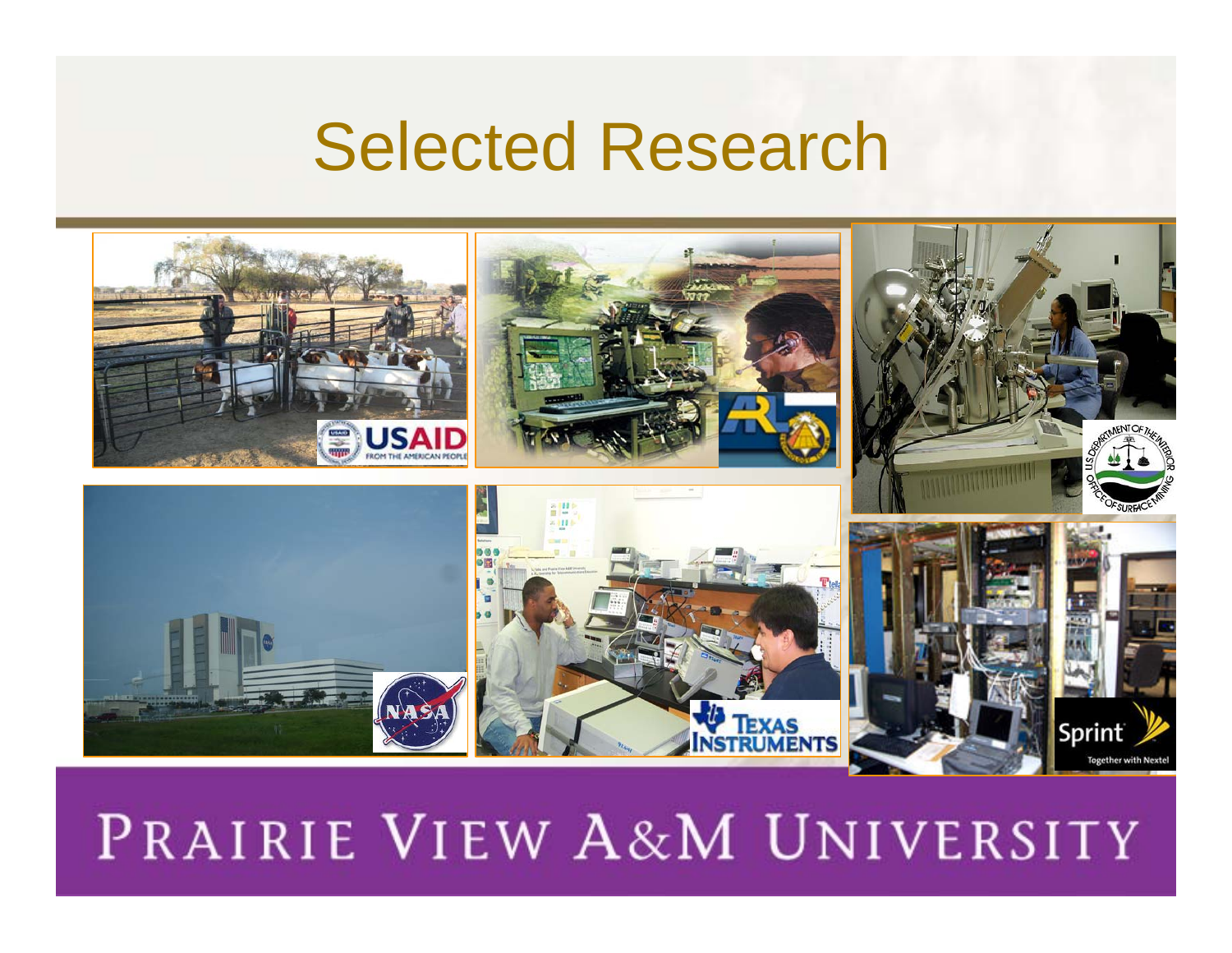### International Goat Research Center



- *Ethiopia Sheep and Goats Productivity Improvement Program (ESGPIP*)
- **Funded by United States** Agency for International Development
- Goal is to improve productivity and carcass yield of sheep and goats. This will be achieved by crossing Dorper Sheep and Boer Goats with native sheep and goats of Ethiopia.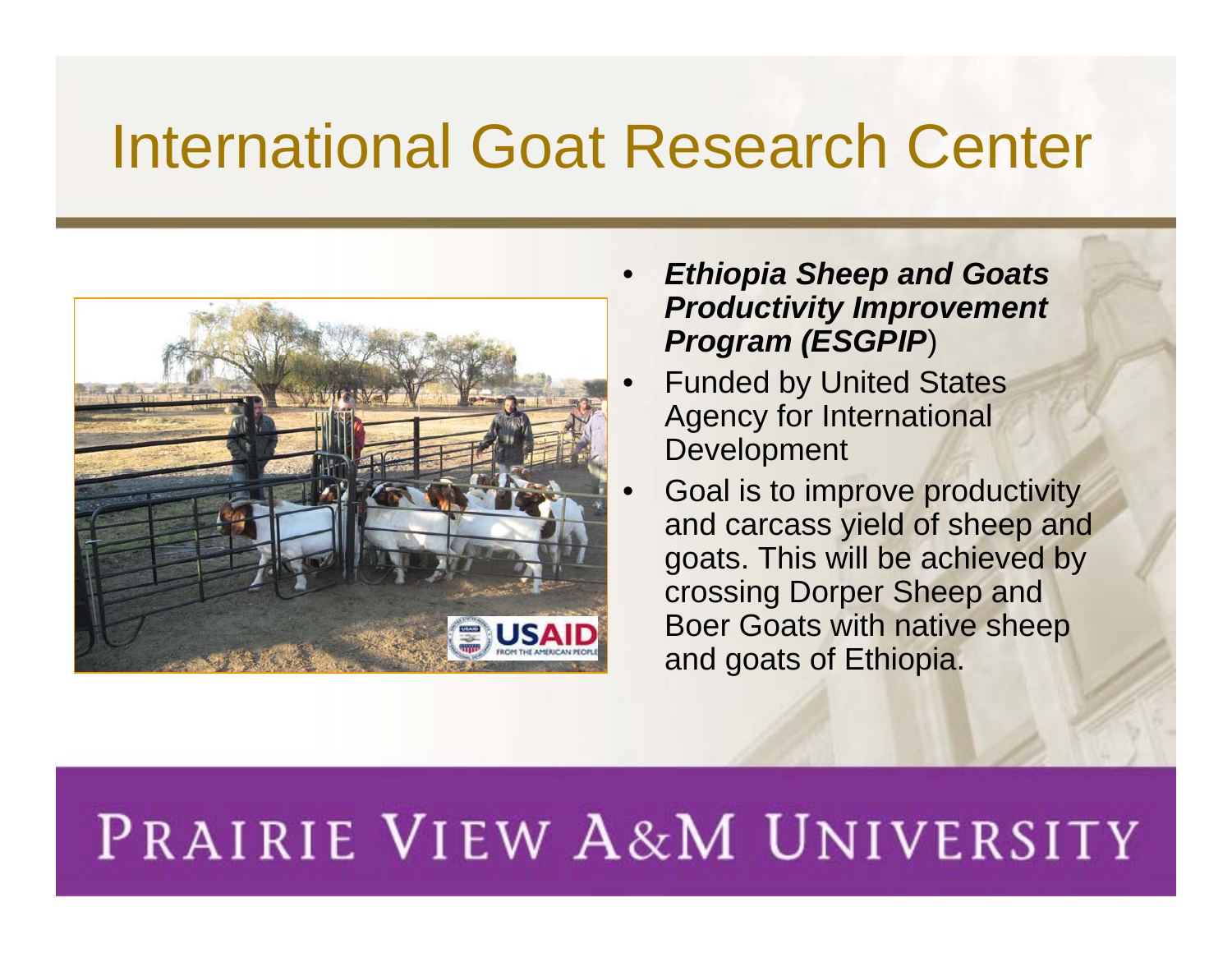### Center of Excellence for Battlefield Communications Research



- *Funded by Army Research Office and Army Research Lab*
- Goal is to develop a novel battlefield communications network architecture that supports multi-service applications (voice, data, and video) using seamless IP
- Ad hoc wireless networking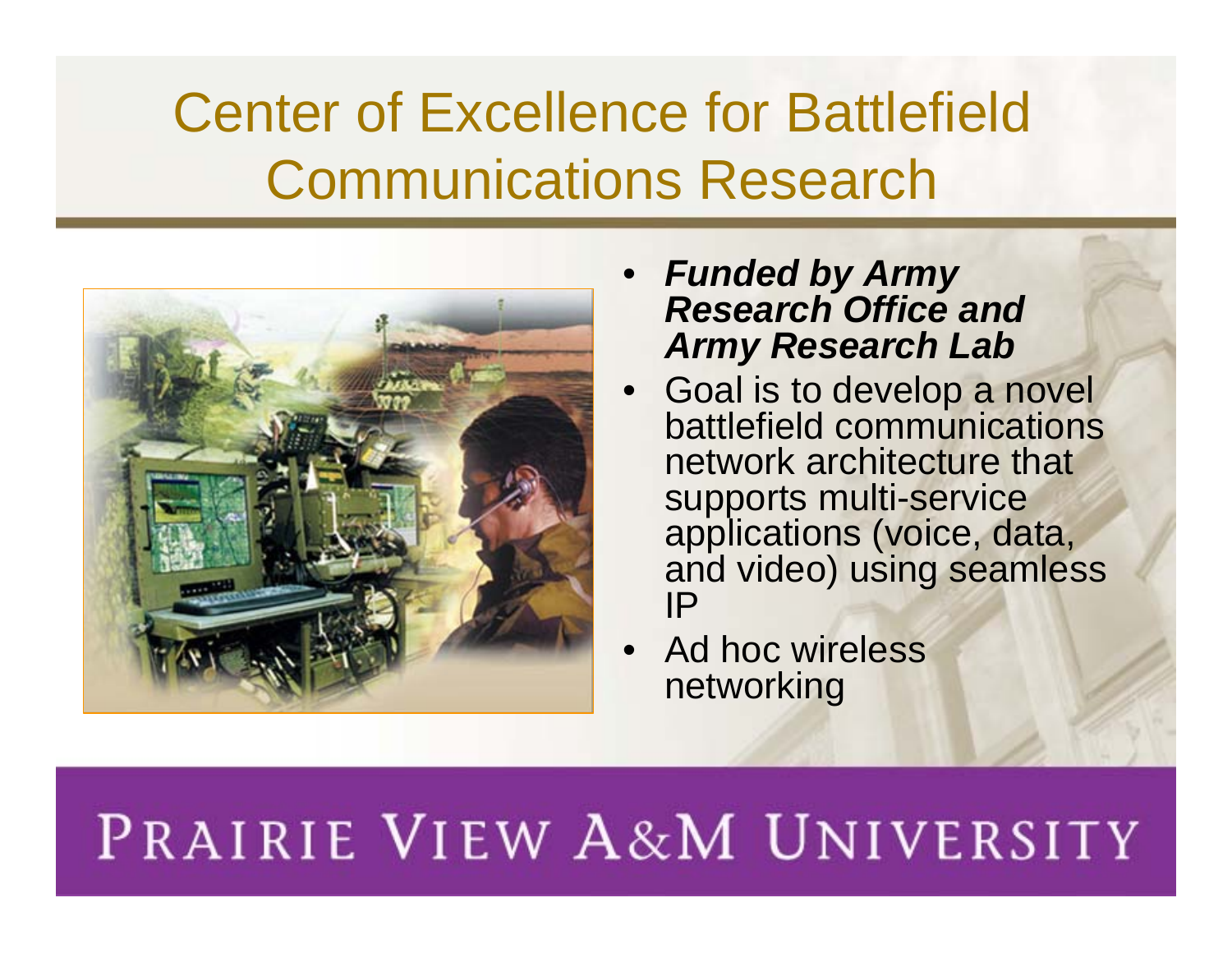#### **Determination of Sulfur Species in Acid Mine Drainage X-Ray Photoelectron Spectroscopy**



- *Funded by Department of Interior, Office of Surface Mining*
- Apply X-ray photoelectron spectroscopy to routinely characterize mine site materials for its elemental and minerals composition.
- Identify and quantify reactive sulfide species relative to all other sulfates in mine samples.
- Distinguish among sulfur mineral compounds (Barite, Anhydrite, Jarosite) in samples with **XPS**.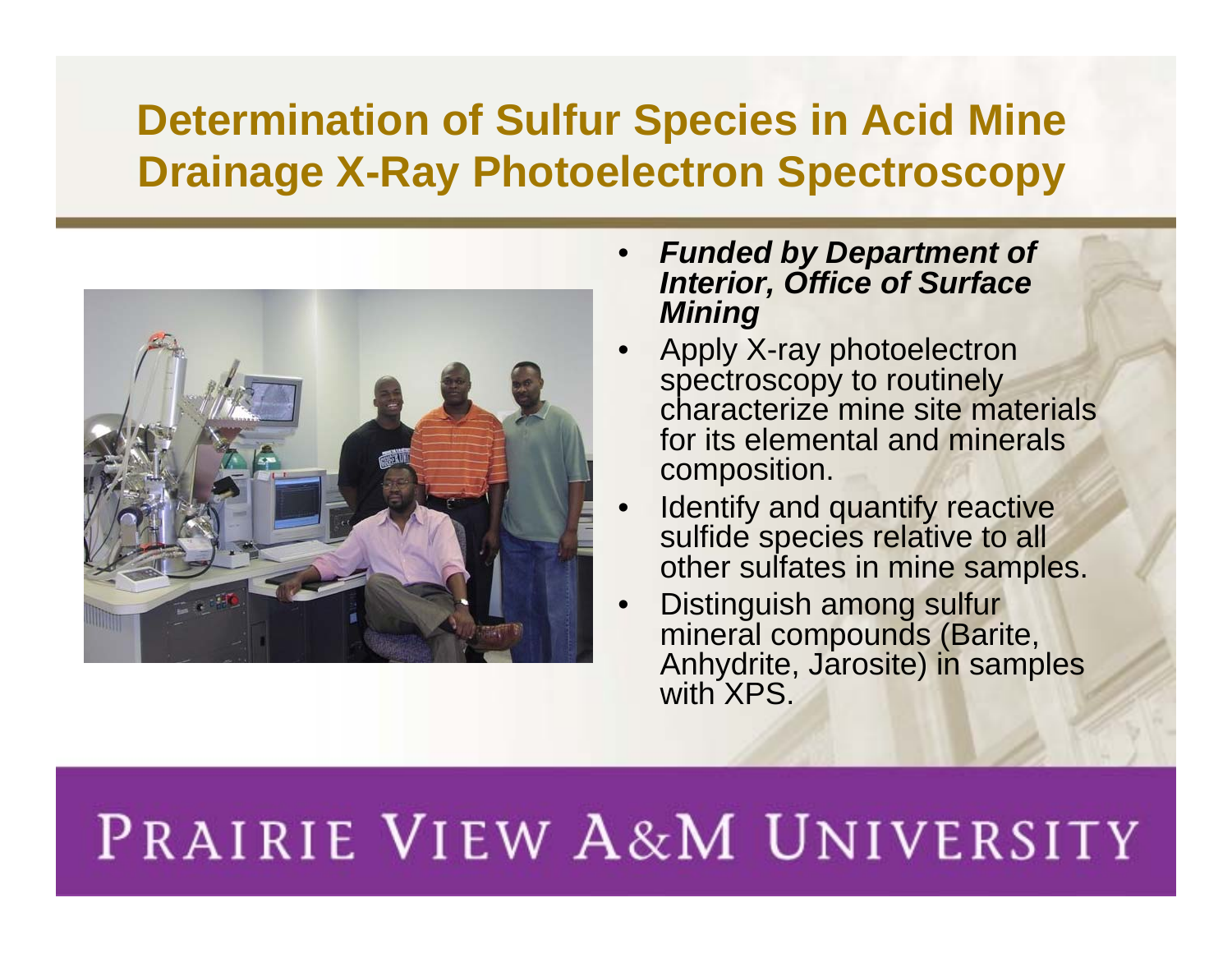### Center for Communications Systems Technology Research









#### • *Funded by Texas Instruments, Sprint, DoD, others*

- Seeks solutions to problems that plague both military and commercial satellite and radar-based communications systems
- Communications Control **Systems**
- High Speed Broadband Communications Systems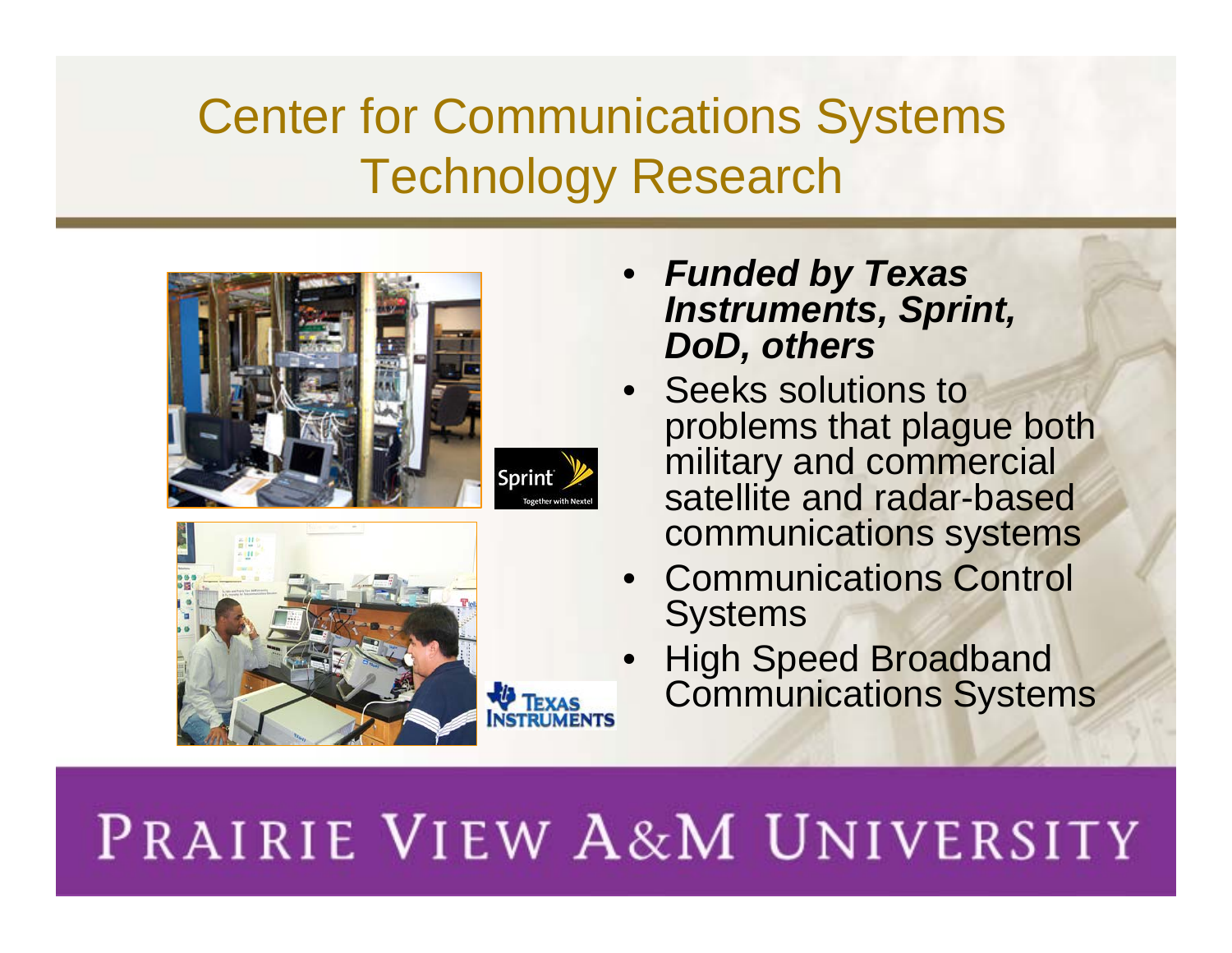#### Thermal Science Research Center (TSRC)



- *Funded by Department of Energy, Nuclear Regulatory Commission, Sandia national Laboratories*
- Studies mechanisms and quantitative factors controlling high heat flux removal in engineering components
- Modeling and Simulations
- U.S. Patent (N0. 6,824,305)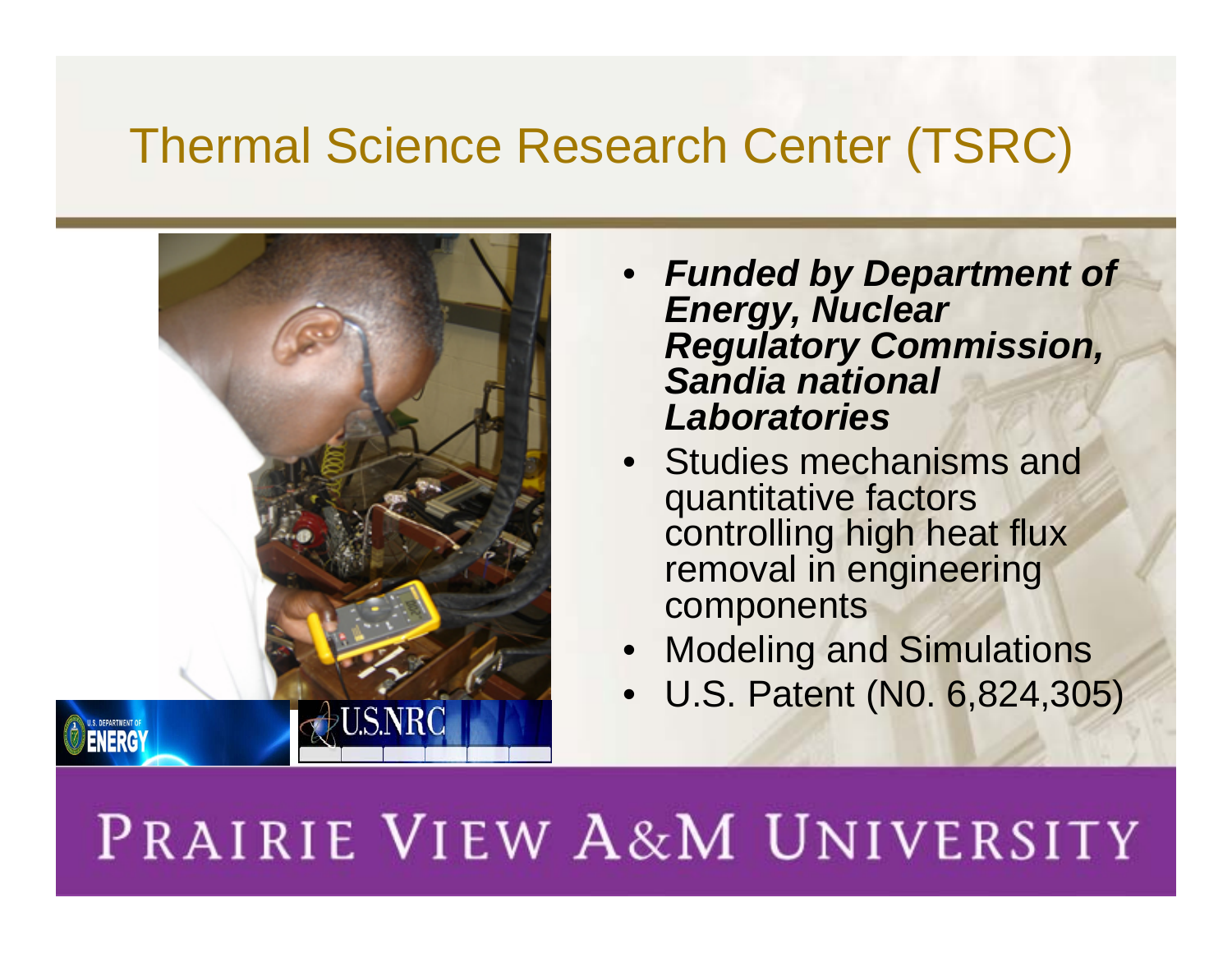### NASA Center for Radiation Engineering and Science for Space Exploration (CRESSE)





- *Funded by the National Aeronautics and Space Administration (NASA).*
- Goal-to find new ways to keep future astronauts and their flight instruments safe from the harmful radiation for up to three years in deep space.
- Consists of scientists in fields associated with radiation research, instrumentation, environmental modeling, materials research and electronic components.
- Utilize scientifically accurate "recipes" of earthly materials to recreate Martian and lunar soil in order to build above ground and underground "habitats."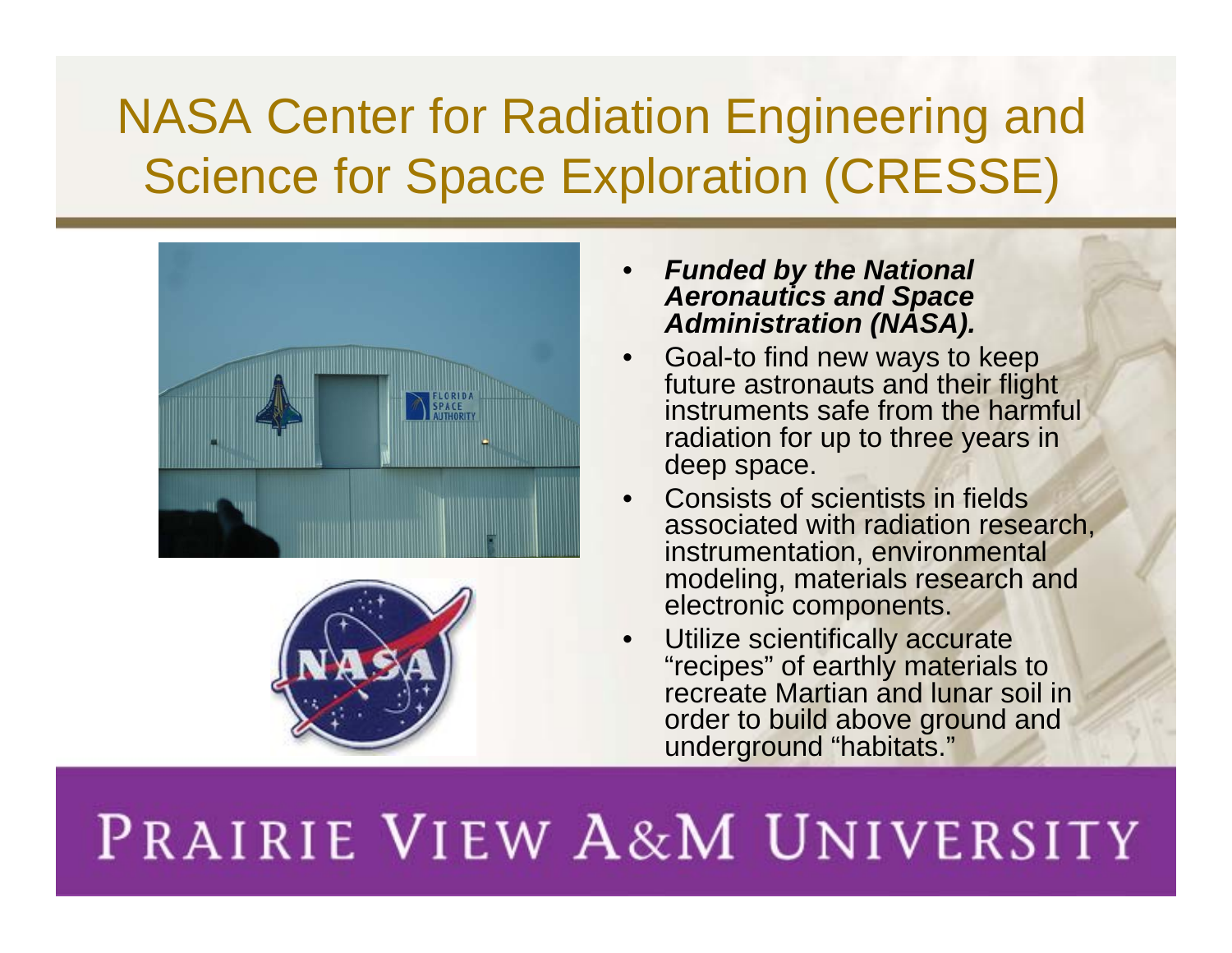### NASA Center for Radiation Engineering and Science for Space Exploration (CRESSE)





- These structures will be bombarded with radiation particles that mimic surface and subterranean exposures found on Mars and the moon.
- Experimental and theoretical radiation studies will utilize leading edge particle accelerators at Brookhaven National Laboratory, Loma Linda University Medical Center, Los Alamos National Laboratory.
- **CRESSE will support three** doctoral, 12 masters and approximately 20 undergraduate researchers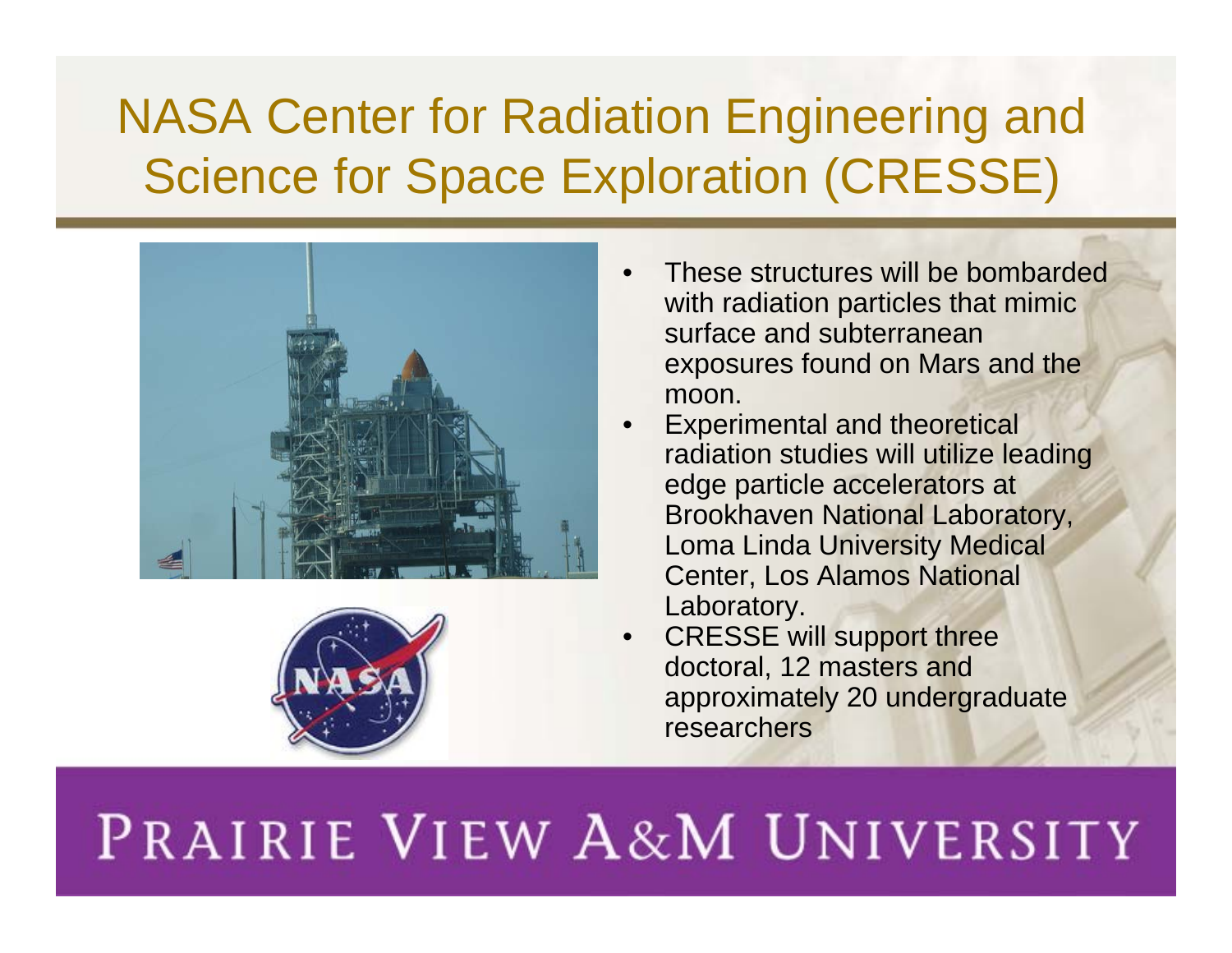# Prairie View Solar Observatory





- *NASA/Marshall Space Flight Center, Nuclear Regulatory Commission*
- Monitors Solar Flares
- Fusion Plasma Research Project
- First ground-based solar research facility in the State of Texas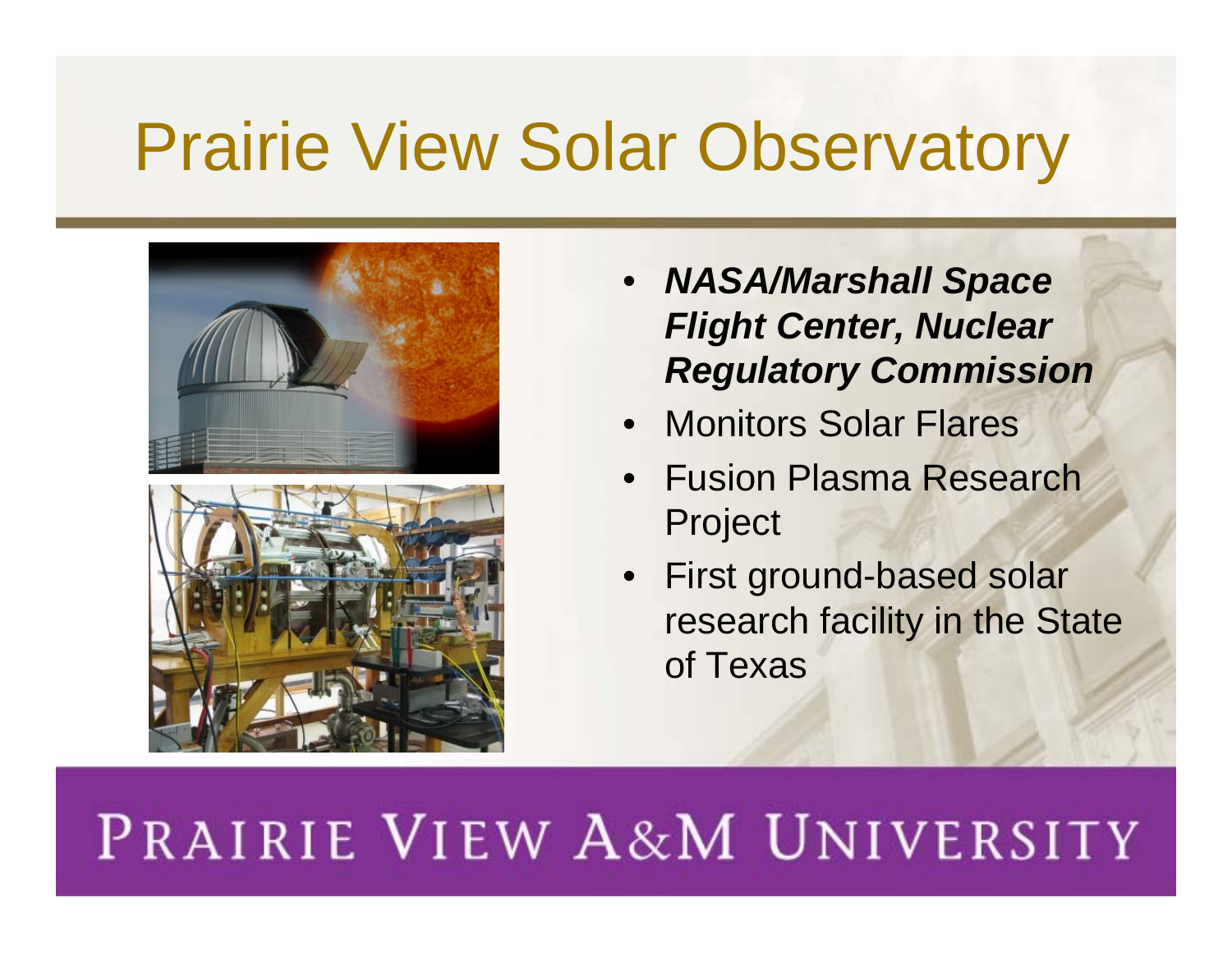## Technology Transfer Texas A&M University System

#### • *Universities (9)*

- Tarleton State
- Prairie View A&M
- Texas A&M International
- Texas A&M Kingsville
- West Texas A&M
- Texas A&M Commerce
- Texas A&M Texarkana
- Texas A&M Health Science Center

#### • *Agencies (7)*

- Texas Agrilife
- Texas Engineering Experiment Station
- Texas Agrilife Extension **Service**
- Texas Forest Service
- Texas Engineering **Extension**
- Texas Transportation **Institute**
- Texas Veterinary Medical Diagnostic Laboratory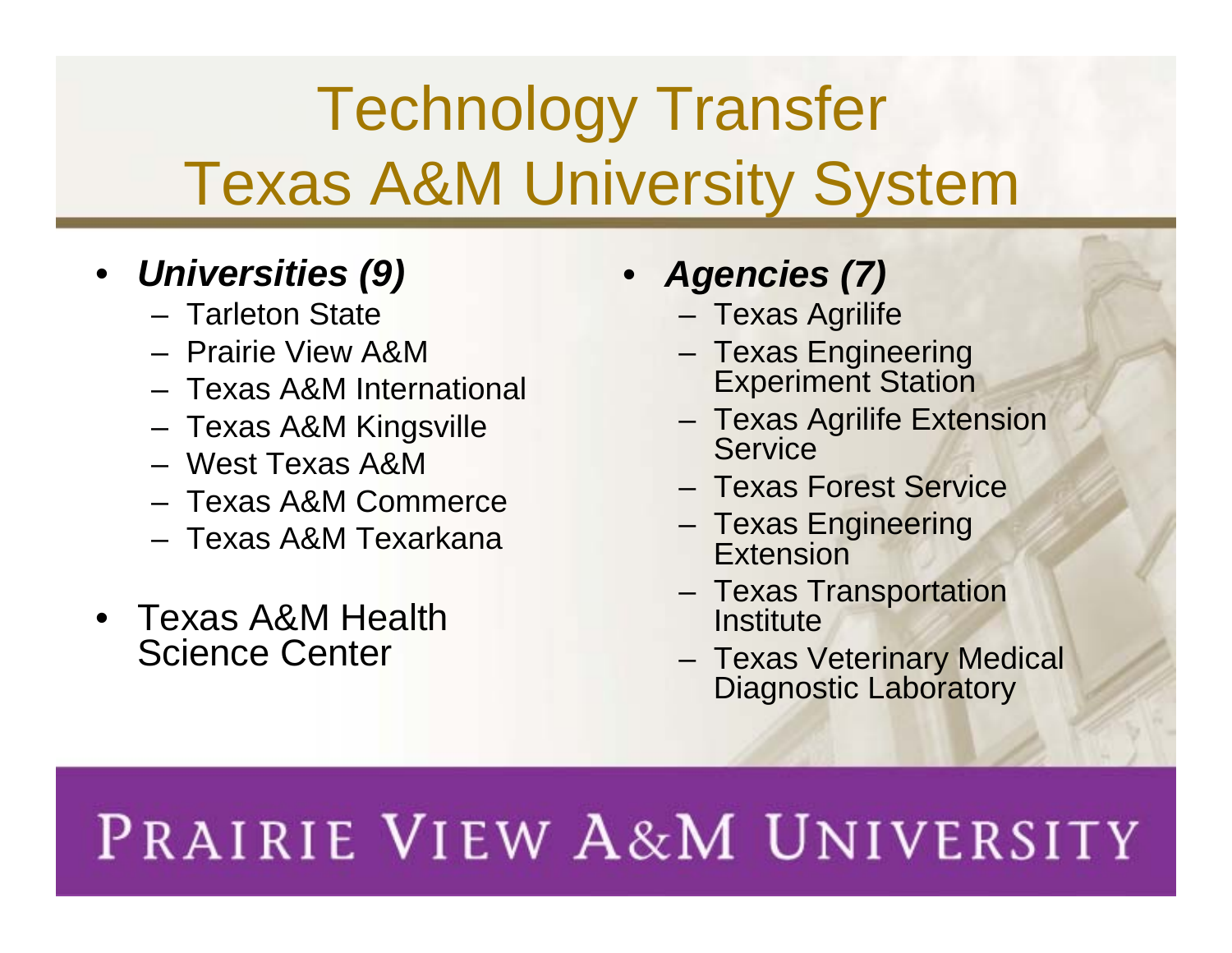### Office of Technology Commercialization (OTC)

- Researchers submit a disclosure form to OTC for all inventions and copyrightable works
- OTC assigns disclosure form to licensing officer
- Licensing officer conducts patentability and commercial assessment on technology
- Licensing officer begins process of protecting, marketing and eventually negotiating a license agreement with a commercial partner.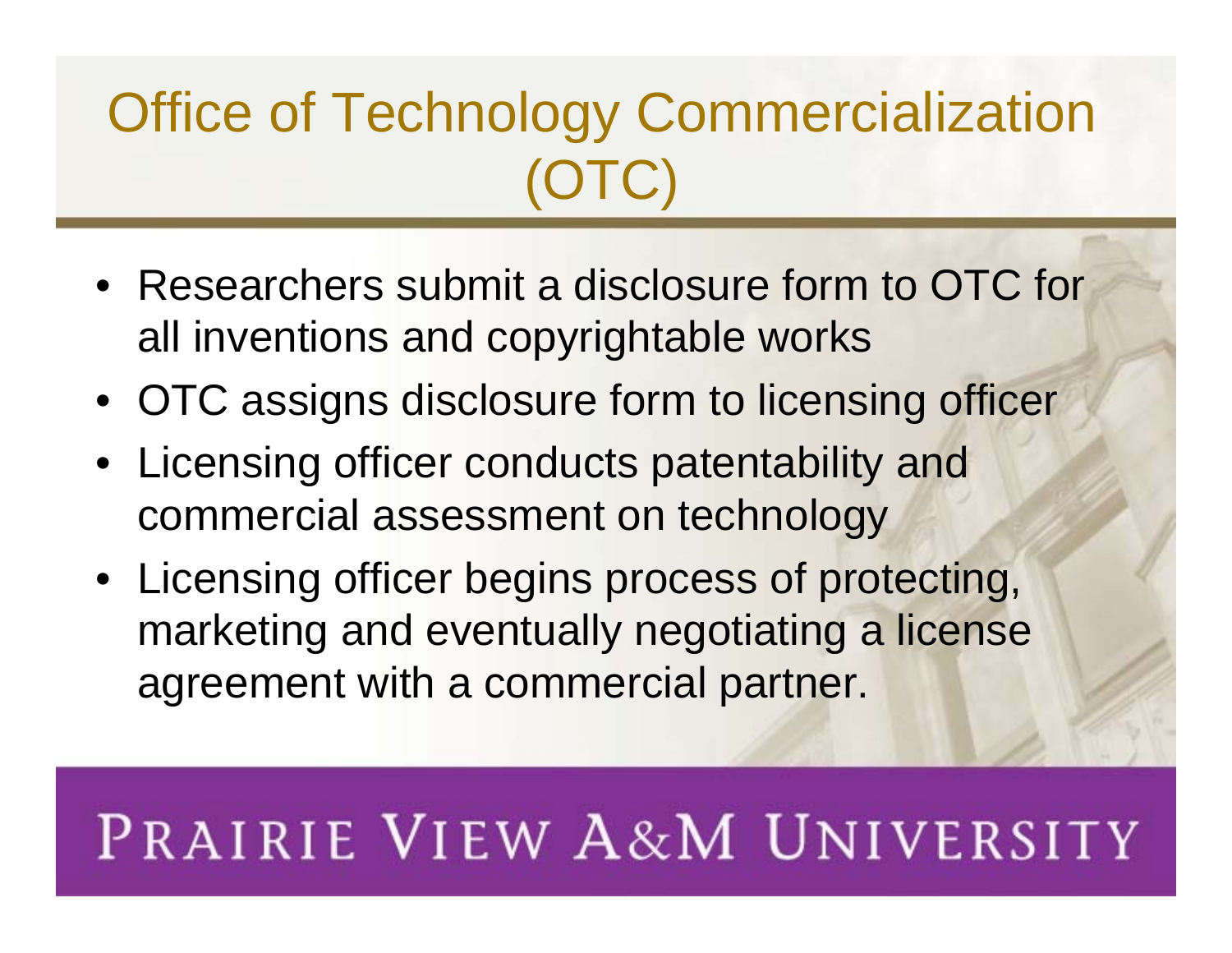### Office of Technology Commercialization (OTC )

- Royalties, license fees and sale proceeds received by the OTC from the licensing or sale of the intellectual property, less expenses, are distributed in the following manner:
	- Inventor (s)--37.5% as personal income
	- System Member--37.5% for research and administration
	- OTC—25% for protecting, marketing and licensing the technology